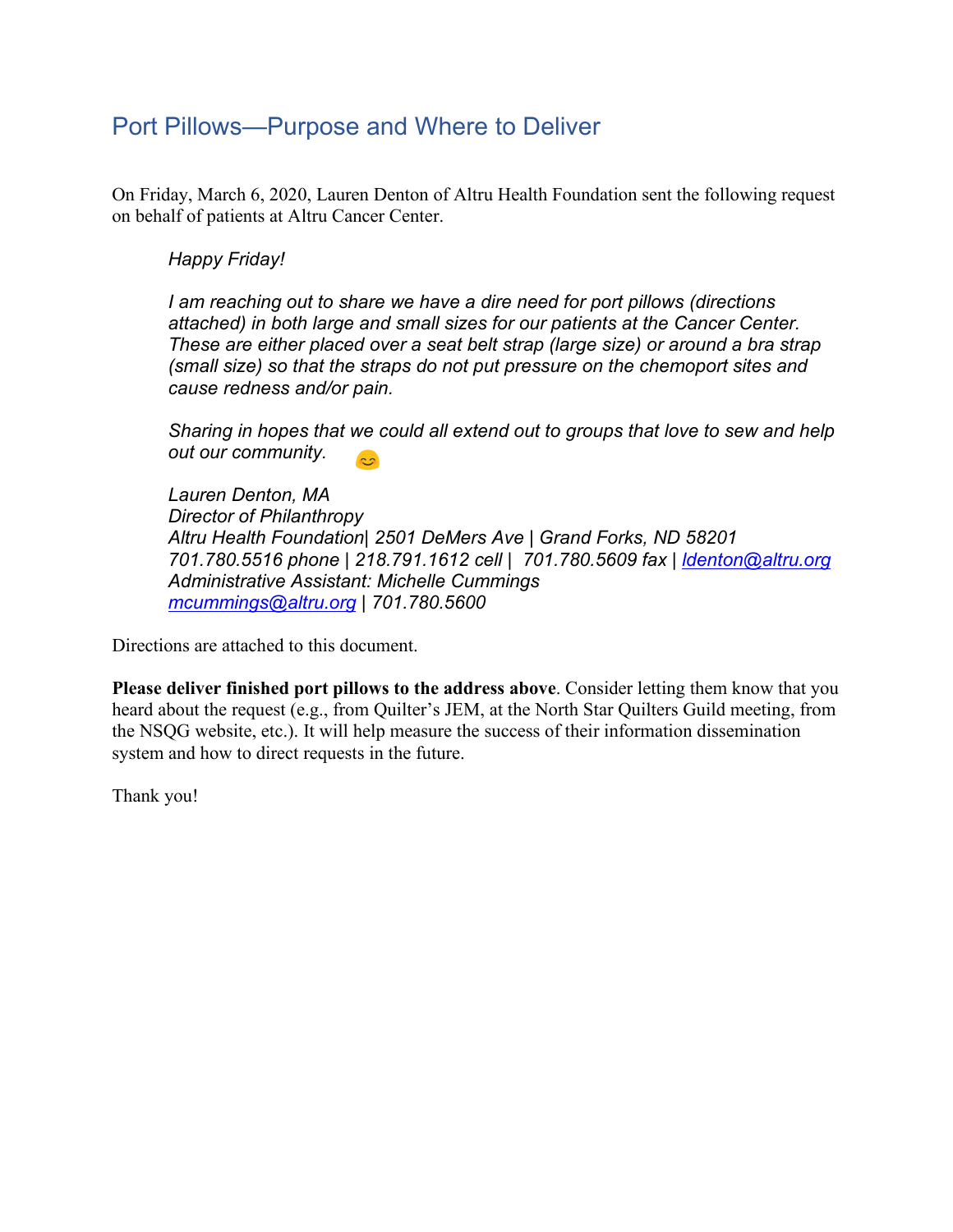### How to Make Port Pillows

#### **You will need:**

- Fabric for two 7 x 4 inch rectangles to make seat belt pillows. [5 x 4 in rectangles to make bra strap pillows] Recommend cotton for seat belt pillows and nylon tricot for bra strap pillows.
- Sew-on Velcro 5/8 inch width
- Fiber-fill stuffing
- Thread

#### **Instructions**

Cut two pieces of fabric [For seat belt pillow cut 7 x 4 rectangle; For bra strap pillow cut 5 x 4 rectangle



Cut Velcro to 3.5-inch strip. Machine baste one side of Velcro to right side of fabric – fuzzy/loopy side up. Stitch only one end of Velcro, leaving the other end free. Baste other half of Velcro strip to opposite side of fabric – loopy side down.